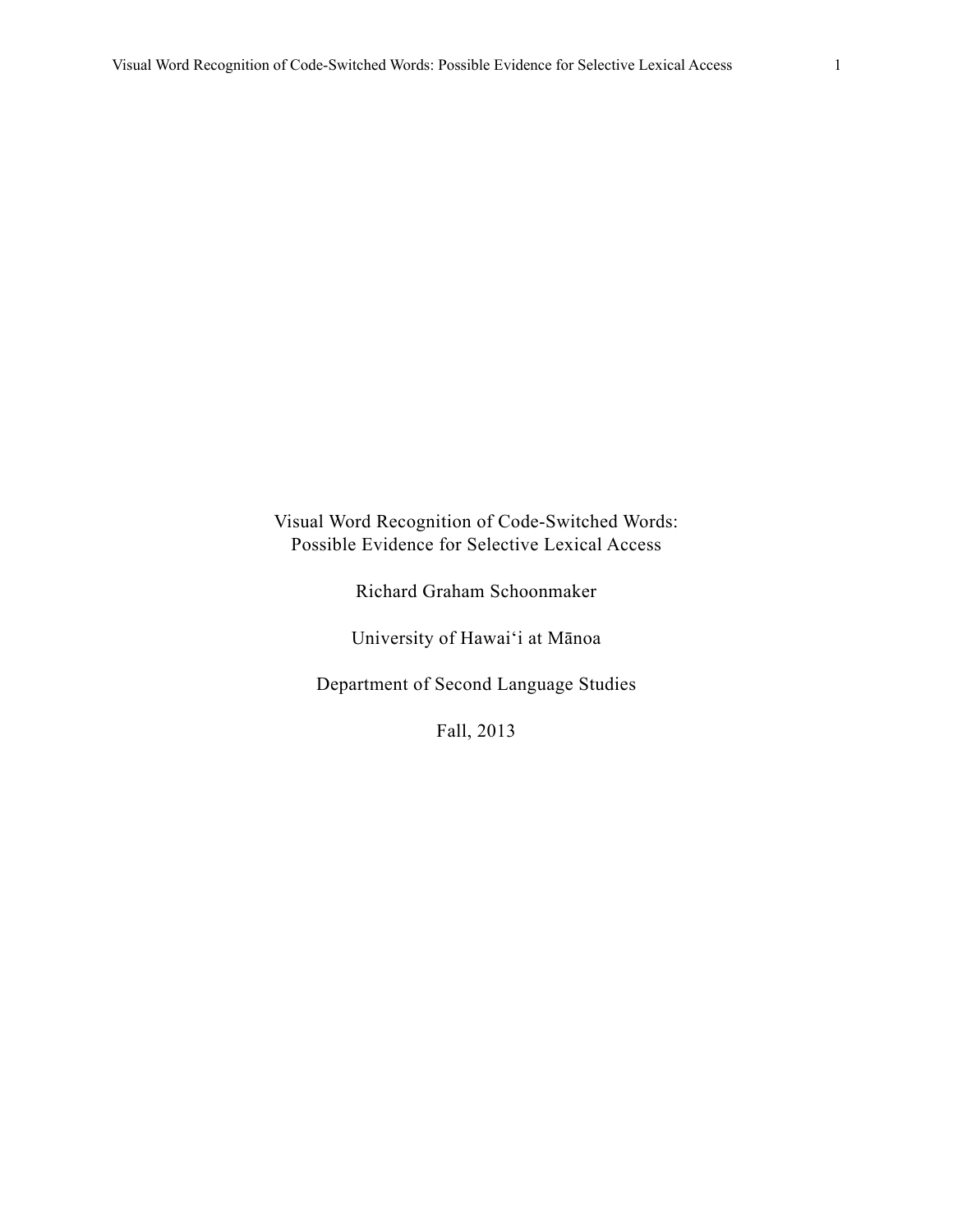#### **Introduction**

 When bilinguals read a newspaper article in one of their languages, do they completely turn off the other language? Do bilinguals have an on/off switch for each of the languages in their brains? If not, how does the unused language interfere or facilitate processing during reading? When bilinguals read an email with a mixture of their two languages, what happens? Are both languages activated at the same time? Does the bilingual person suffer a terrible headache after reading these emails?

 In the past 20 years, many researchers have worked to find answers to these types of questions. And most importantly, these researchers have sought to find an answer to one central question: In bilingual word recognition, is lexical access a language selective or language nonselective process?

 Various lexical decision tasks and naming tasks have been used to show that bilinguals experience a simultaneous activation of the lexicons of both of their languages when reading. Even when processing the words in a monolingual text, bilinguals experience a parallel activation of their two lexicons (Dijkstra, 2005). The experimental designs for these studies have taken advantage of similarities in orthography, phonology, and other properties among words in alphabetic European languages. And in particular, these experiments have revealed a cognate facilitation effect. When a bilingual's two languages share a cognate with enough similarity of orthography, meaning, and phonology, the word is recognized more quickly than control words, and is recognized by bilinguals more quickly than monolinguals (Schwartz & Van Hell, 2012). The cognate facilitation effect provides strong evidence in favor of a nonselective lexical access model for bilingual visual word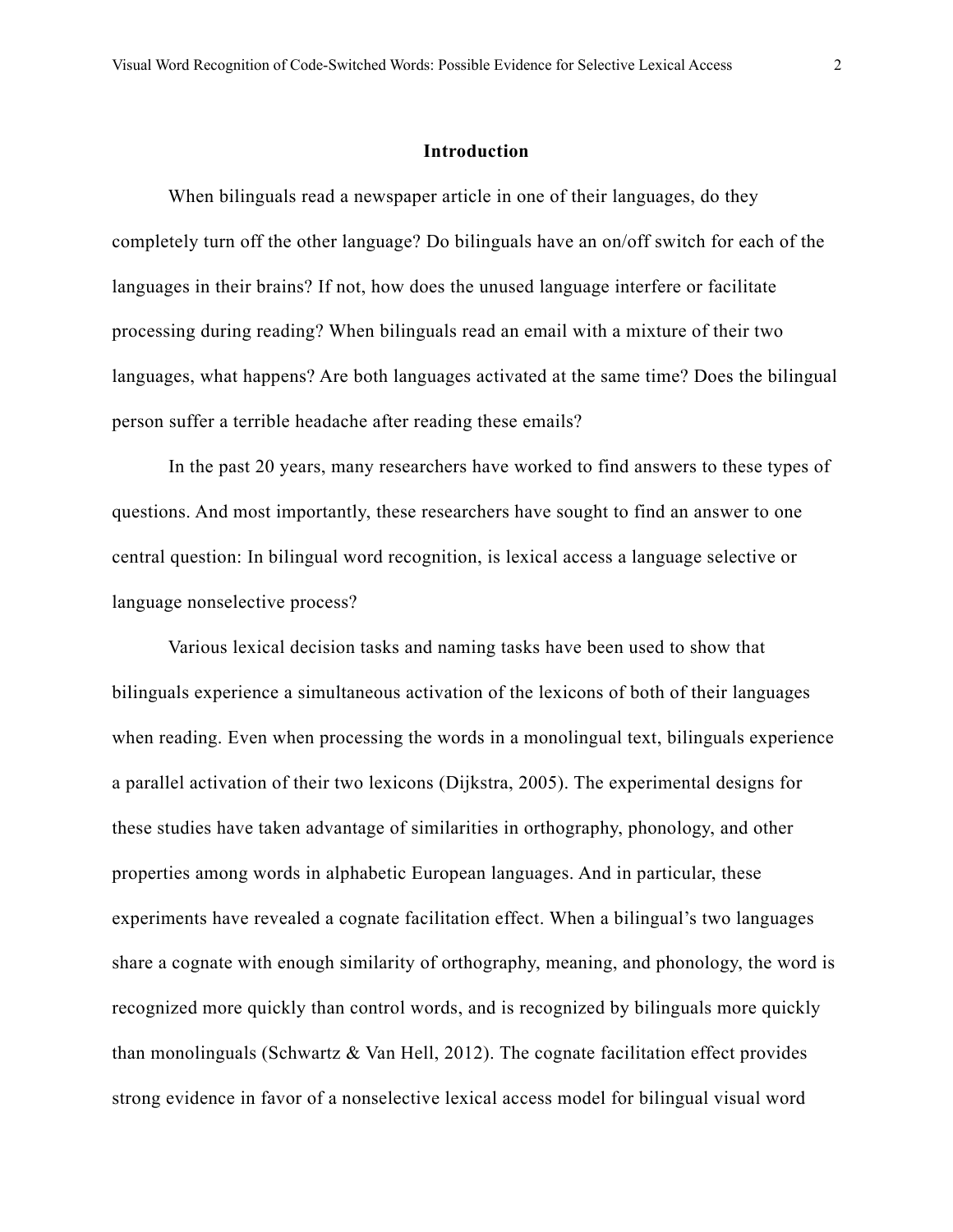recognition, and it has been shown to facilitate word recognition in various contexts, even among languages that use different scripts (Kim & Davis, 2003; Hoshino & Kroll, 2008).

 Thus far, a significant amount of research supports a language nonselective lexical access model for bilingual word recognition. Indeed, the prevailing model for bilingual visual word recognition, the Bilingual Interactive Activation + model (BIA+) (Dijkstra  $\&$ Van Heuven, 2002), is heavily based on nonselective lexical access. Essentially, this model says that the lexicons of bilinguals are integrated and always activated together, always activated before any other selectivity occurs, and activated regardless of the task or cues that may differ in the reading environment.

 But are there no linguistic cues that can cause or facilitate a selective access to one lexicon and not the other? Several experiments have tested various linguistic cues as possible avenues to a selective lexical access, but thus far, only one linguistic condition has been shown to inhibit access to the non-target lexicon (Gullifer et al, 2013): a strong semantic constraint, one that helps a reader to predict the target word, can decrease the cognate facilitation effect or cause reaction times that differ little from controls (e.g., Schwartz & Kroll, 2006). Thus far, no other conditions seems to alter a bilingual's brain from an integrated and always co-activated lexicons.

 However, few research projects have tested natural code-switching conditions, and too many research projects have studied only the same few alphabetic European languages. Do current findings in bilingual visual word recognition apply to the reading of sentences with mixed languages? Will new experiments find the same results when comparing two languages with completely different scripts?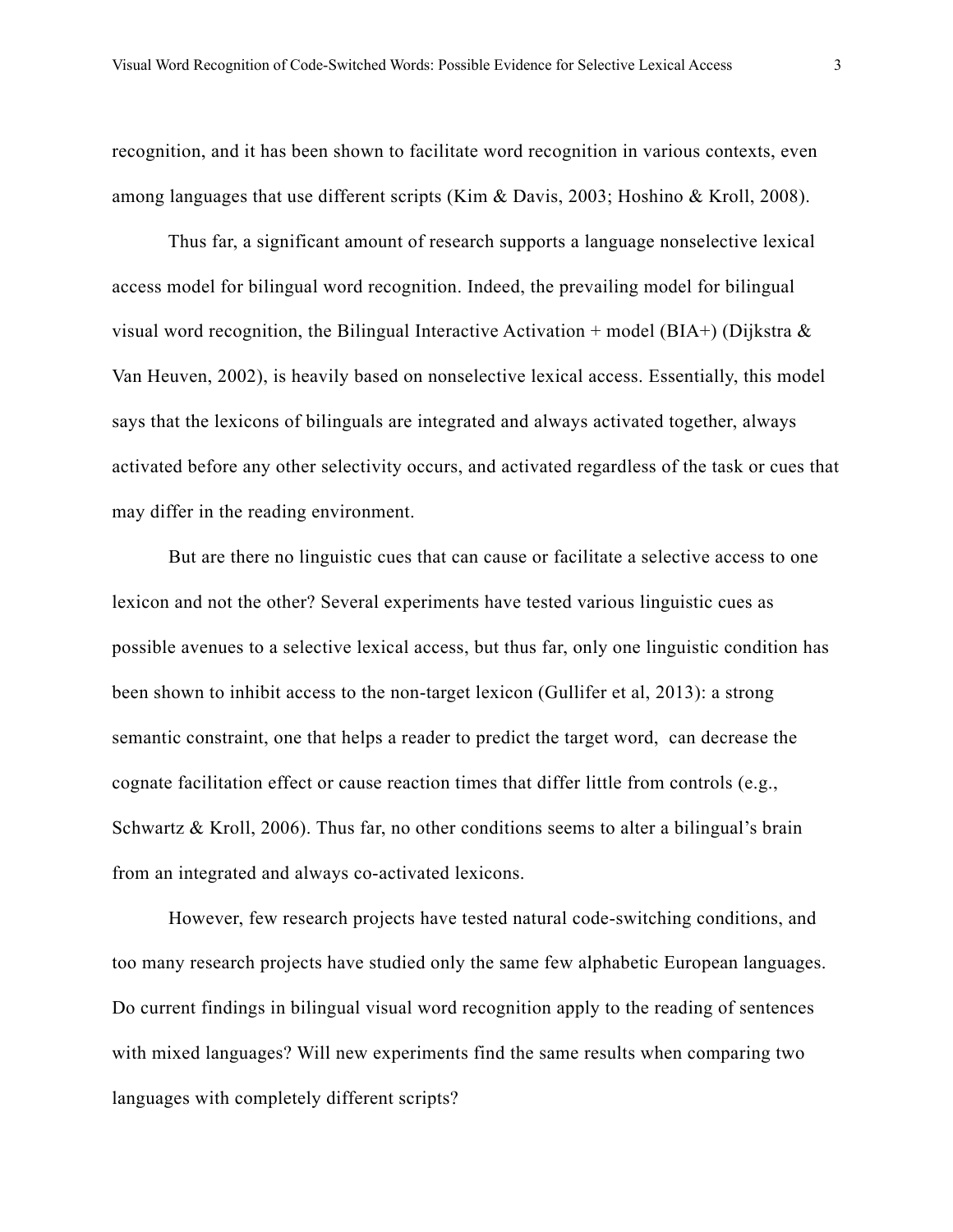If both lexicons are simultaneously activated in bilingual visual word recognition, why do numerous experiments find a code-switching cost (e.g., Thomas & Allport, 2000)? After all, when "both languages are active regardless of the requirements of the task, then forcing the activation of the language not in use by mixing two languages or switching from one language to the other should have little consequence" (Gullifer et al., 2013, p. 2). And if code-switching has costs, why do bilinguals engage in code-switching so often? Possibly, a study of a more natural code-switching condition would reveal the benefits of a language selective lexical access, or diminish the costs of code-switching in other ways.

 The study in this paper attempts to create a more natural, intra-sentential codeswitching environment for the purpose of answering this question: When reading at mixedlanguage text, can a parafoveal awareness of an impending code-switched word lead to a more selective lexical access for bilinguals?

 Researchers have shown that orthography plays an important role in parafoveal processing benefits in reading ( Schotter, Angele, & Rayner, 2012). And though, for alphabetic languages, semantic information of parafoveal words has not been shown to be processed while the words are in the parafoveal regions, Chinese and Japanese characters may transmit some semantic information during parafoveal processing of parafoveal characters (Yan et al., 2009). Also, numerous studies have shown that phonological information in parafoveal previews helps to guide the processing of the word as it moves into foveal view (e.g., Ashby & Rayner, 2004). These results show that the processing of code-switched words may be quite different when the words are read in a natural intrasentential mixed-language sentence.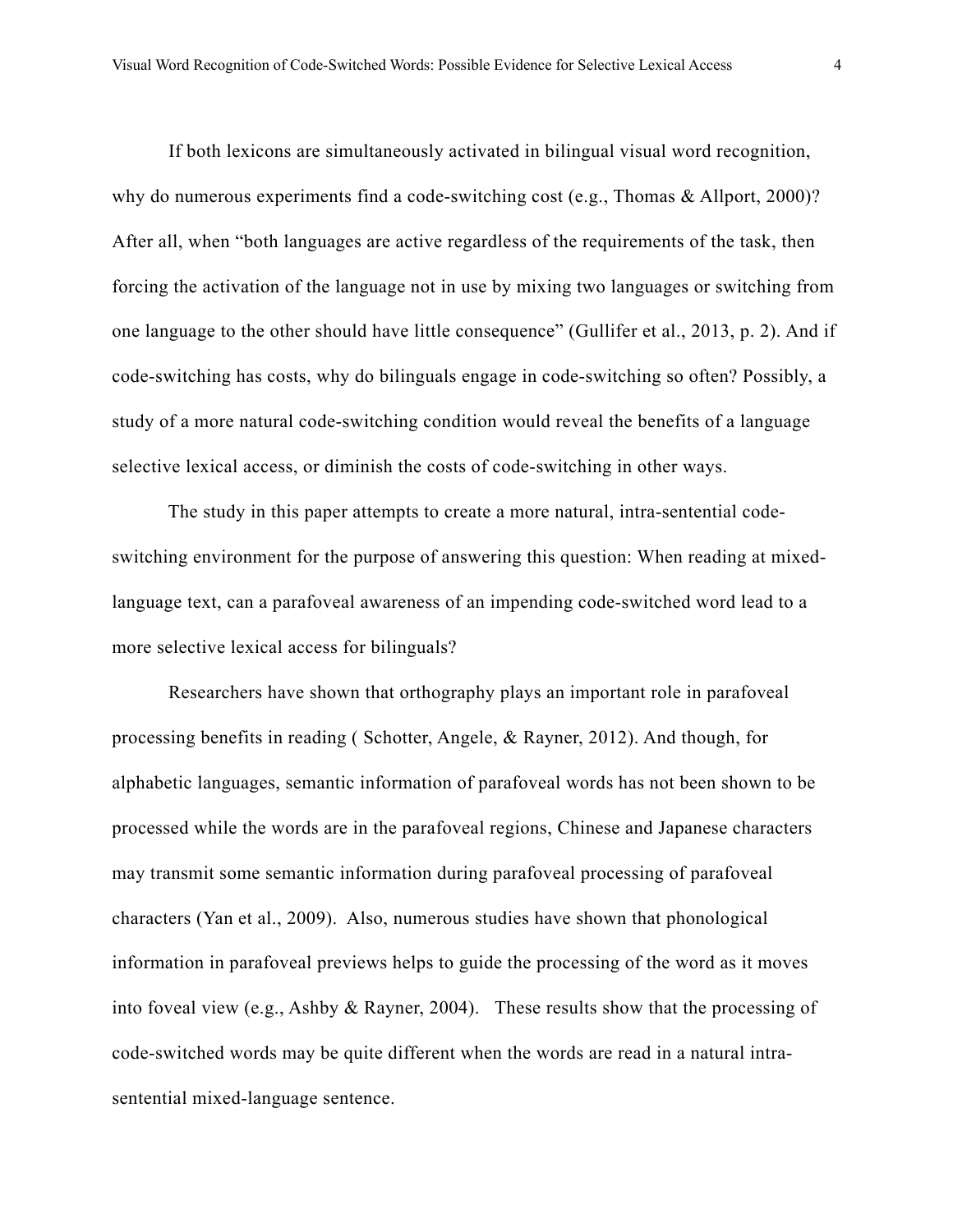The study in this paper attempts to test the possibility of a parafoveal shortcut to selective lexical access in bilingual visual word recognition. If bilingual readers see that a code-switched word is approaching, will they still activate both lexicons when the word moves into foveal view? For example, if the code-switched word is a cognate in the bilingual's languages, will the bilingual reader process the word with the same reaction time as a non-cognate word of similar frequency? There are two possible outcomes: First, parafoveal awareness of a coming code-switched cognate will not lead to selective lexical access, and the cognate will be recognized more quickly, as predicted by the cognate facilitation effect. Second, parafoveal awareness of a coming code-switched cognate will offer a path to a more selective lexical access, and the cognate will be recognized as slowly as a non-cognate control word. If the former result is found, it will add support to the nonselective view of lexical access in bilingual word recognition, as advanced by the BIA + model. If the latter result is found, a strong semantic constraint will no longer be the only known path to a more selective lexical access.

#### **Participants**

 In order to ensure a high level of proficiency in the two languages of the experiment, bilingual participants will be chosen from a population of bilinguals who meet the following criteria: he or she is an adult (over the age of 18), bilingual speaker of Japanese and English; he or she is a native speaker of Japanese from birth; he or she began to acquire English during childhood (before the age of 6); he or she has used both Japanese and English continuously since the onset of acquisition of both languages; and he or she has at least 2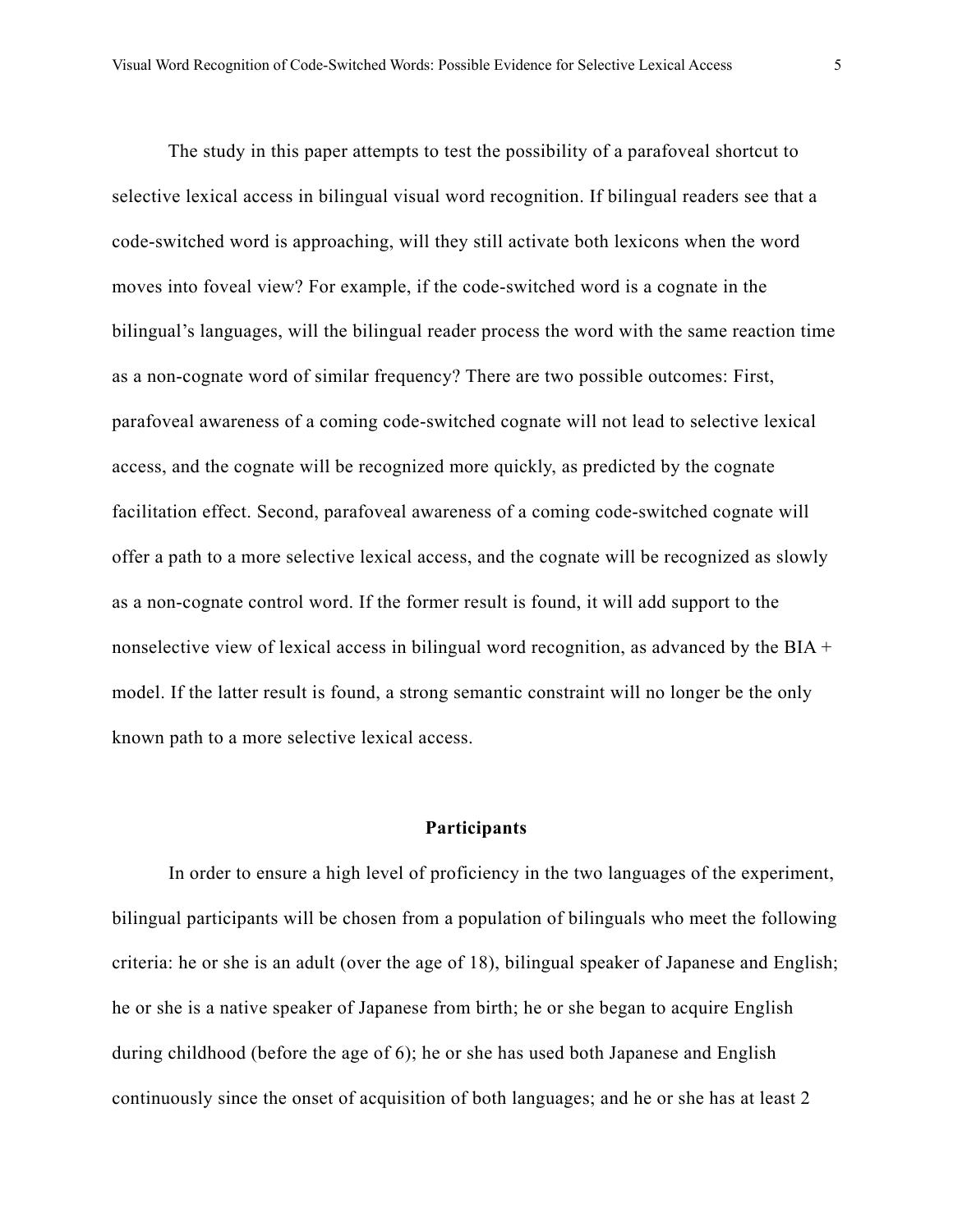years of experience using each language in a monolingual work-place or academic environment. A language history questionnaire will be used to subjectively test for these bilingual proficiencies (see Appendix D).

 In addition to the above criteria, candidates will be selected based on the results of objective testing. For candidates who did not fully complete a secondary or tertiary education with graduation from a high school or university in Japan, only those who score in the 98th percentile or higher on the Japanese Language Proficiency Test (JLPT) (日本語能 力試験) will be accepted. Similarly, for candidates who did not fully complete a secondary or tertiary education with graduation from a high school or university in an English language environment, only those who score in the 98th percentile or above on the Test of English as a Foreign Language® (TOEFL®) will be selected for participation.

In addition to the above requirements, an Operation-Span task (Turner & Engle, 1989) and possibly a Simon task (Simon & Rudell, 1967) will be used to objectively measure working memory and other cognitive strength differences among successful candidates. These tests follow from research (Bialystok, Craik, Klein, & Viswanathan, 2004; Prior and MacWhinney, 2010) that has shown how bilinguals' abilities can differ in taskswitching and use of working memory.

 All participants must meet the above subjective and objective criteria. Candidates will be accepted based on the results of either of the above mentioned tests if the tests were taken in the past two years, but they may also take the tests before participation. The cost of the JLPT test or TOEFL® test will be paid in full for those candidates who must take the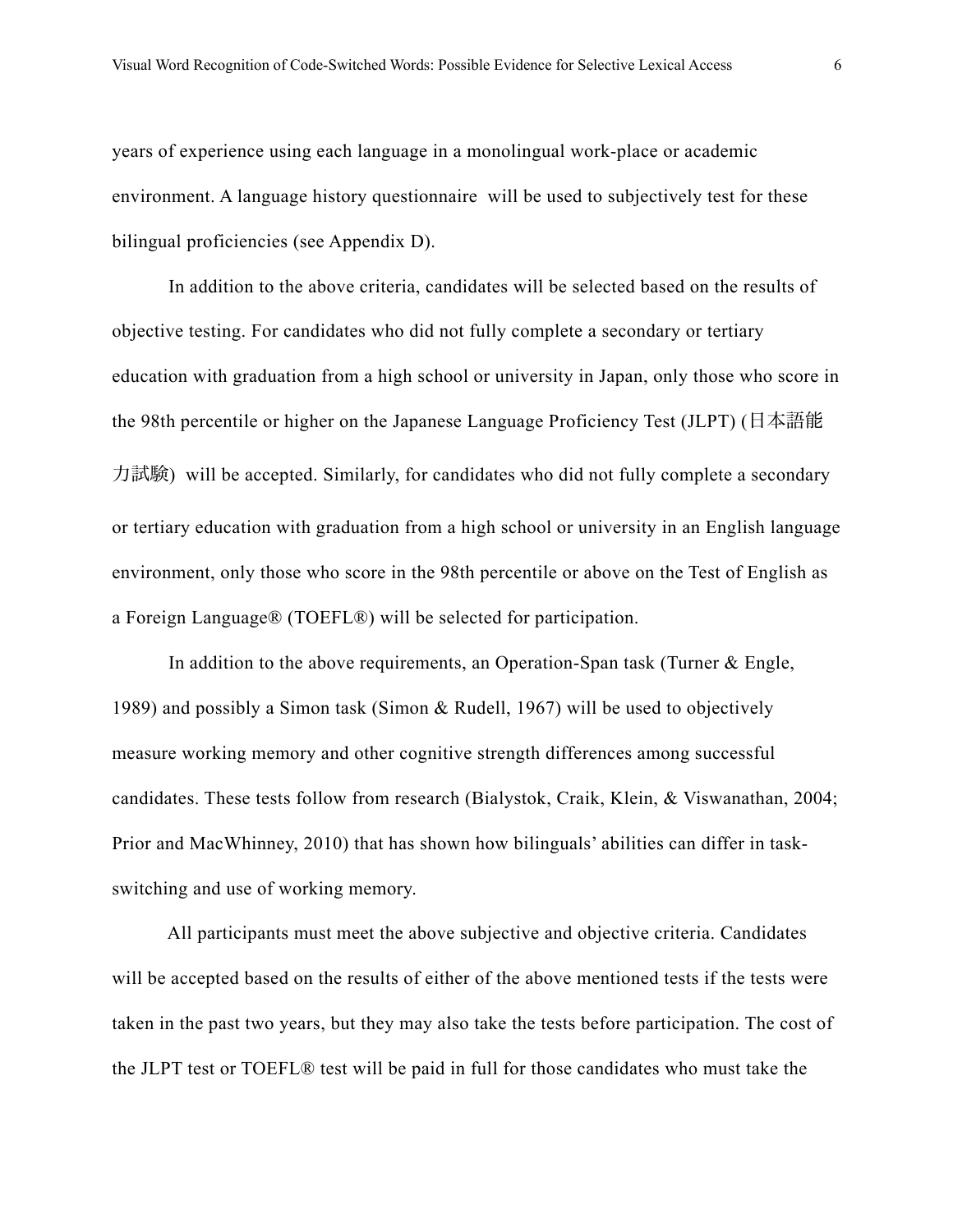tests in order to meet the objective criteria for participation, and all candidates will be paid \$50 an hour for their participation in the experiment.

 40 participants will be chosen among the population of candidates who meet the above subjective and objective criteria, and they will be divided into four groups of equal number. 2 groups will complete a self-paced reading task with parafoveal awareness of approaching code-switched words, and 2 groups will complete a similar task without a parafoveal awareness of these approaching words. A latin square design will be used to ensure that every participant sees each of the conditions, with each participant tested for one condition for each item.

#### **Materials and Procedure**

 Japanese/English cognate pairs will be used as target words in pairs of otherwise identical, semantically low-constraint sentences that allow for either word. For example, the following sentence pair is used: A. *When John entered the room, he saw a* ネックレス *and several books on the desk.* (ネックレス = *necklace*, a cognate in English and Japanese)

B. *When John entered the room, he saw a necklace and several books on the desk.* As much as possible, cognates are chosen from medium to low frequency words of 6 to 8 letters, with Japanese cognates that are limited to 4 or 5 characters (a similar length), and with English cognates that have few orthographic neighbors, based on data and search results from the English Lexicon Project (Balota et al., 2007). Also, all cognates are limited to concrete nouns, they appear in roughly the middle of the sentence, and the cognates have a close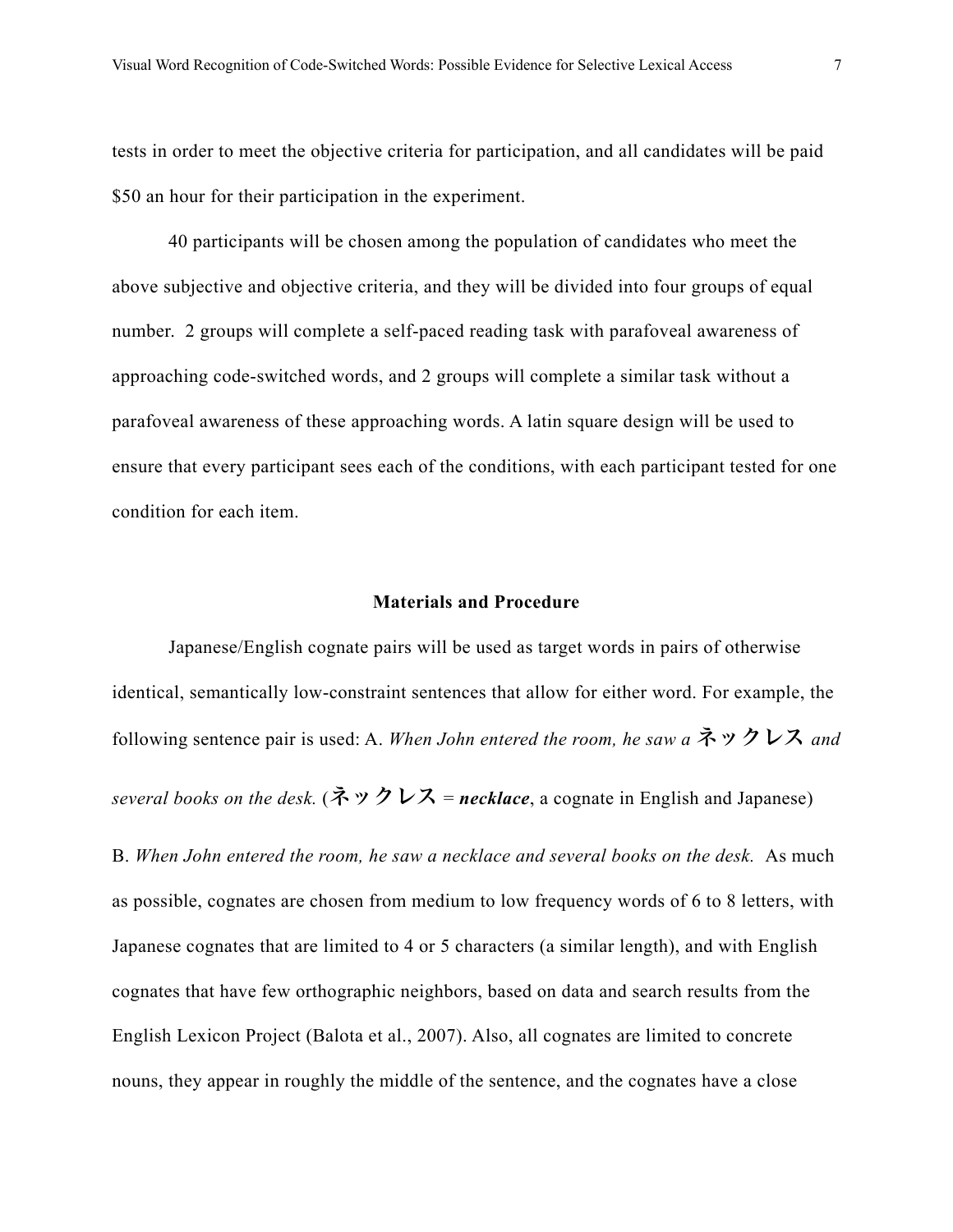phonological similarity in the two pronunciations. These controls are necessary in order to ensure that the differences in reaction times for lexical decisions are limited to the effect or lack of effect of cognate facilitation in the parafoveal preview and non-parafoveal preview conditions.

 2 groups of participants will complete a moving-window, self-paced reading task with contrastive symbols to highlight an impending code-switched word. And the other 2 groups will complete a similar self-paced reading task without contrastive symbols; therefore, the second 2 groups will not know when or if code-switched words are coming in the text (for a complete list of the Japanese/English cognate sentences, please see Appendix A). In Table 1, row A gives an example of the kind of symbolism and sentence that the first 2 groups will see and read, and row B shows the kind of symbolism and sentence that the second 2 groups will see and read:

| <b>Table 1</b> | Example symbolism and example sentences for the 2 groups                                                                                       |  |
|----------------|------------------------------------------------------------------------------------------------------------------------------------------------|--|
| A              | xxxx xxxx xxxxxx xxx xxx xx xxx x $\overline{X} \overline{X} \overline{X} \overline{X} \overline{X} \overline{X}$ xxx xxxxxx xxxxx xx xxx xxxx |  |
|                | When John entered the room, he saw $a \not\uparrow y$ $\vee \vee \vee z$ and several books on the desk.                                        |  |
| B              |                                                                                                                                                |  |
|                | The old woman told the couple to look in the $\overrightarrow{\mathcal{V}} \times \overrightarrow{\mathcal{W}}$ to find the lost dog.          |  |
|                | ネックレス (necklace)<br>トンネル (tunnel)                                                                                                              |  |

The 1st two groups will sit in front of a computer screen and will read the following instructions: *You will complete a self-paced reading task. In this task, you will see lowercase*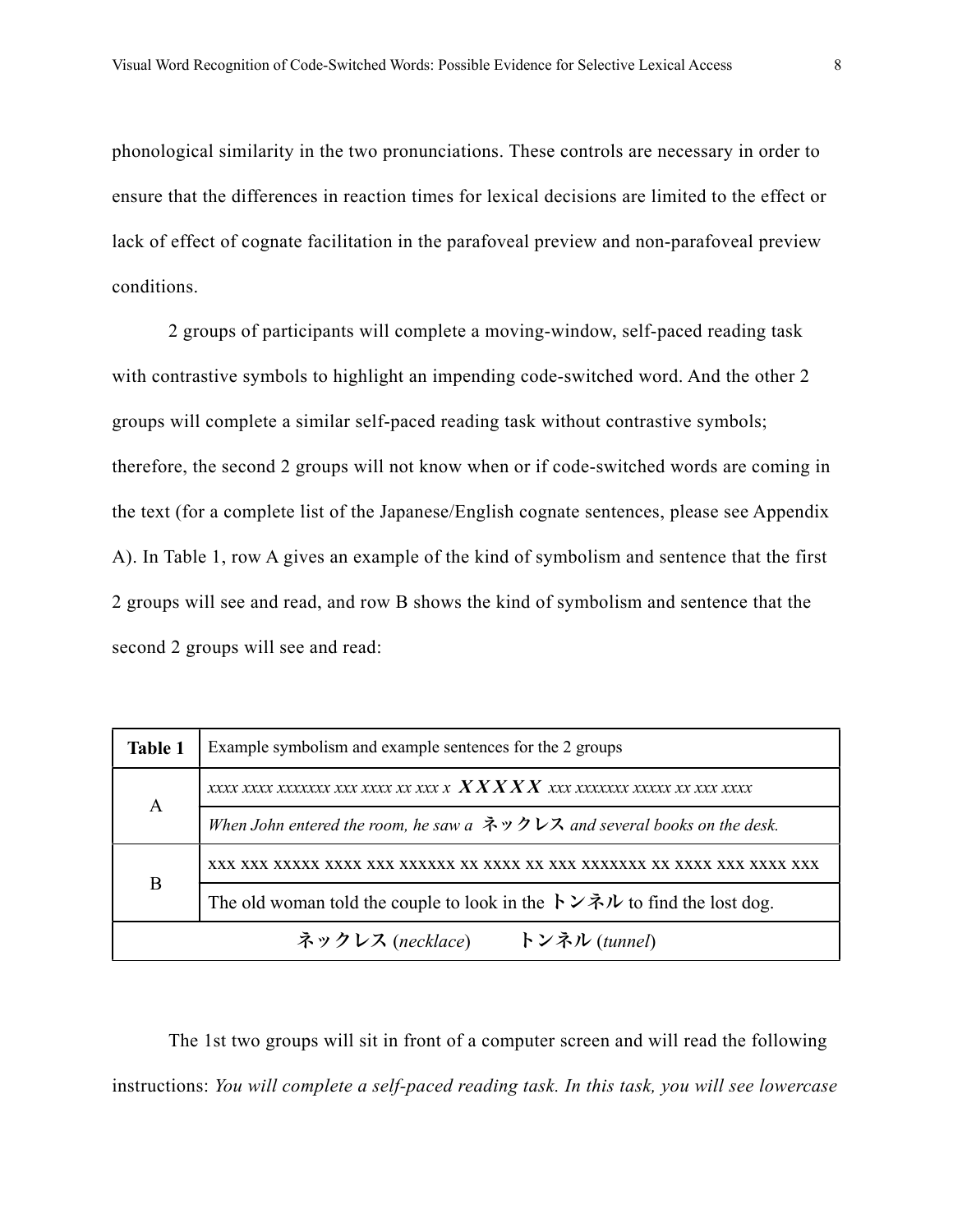*x's that represent the letters in English words, and you will see upper case, bold X's that represent the characters in a Japanese word. You will press the space bar to proceed from one word to the next word until you reach the end of the sentence. However, you will press the enter key when you see a nonsense word. A nonsense word is a word that does not exist in Japanese or English. Most importantly, you will decide as quickly as possible if each word in the sentence is a real word in either Japanese or English. At the end of each sentence, you will be asked to answer a comprehension question about the sentence. You will complete 5 practice sentences before starting the actual test. When you are ready to begin, please press the space bar.* 

 For the 2nd two groups, the same instructions will be given, but the first few lines of instruction will read differently as follows: *You will complete a self-paced reading task. In this task, you will see lowercase x's that represent the letters in English words. These lowercase x's may also represent one or two Japanese words.* (The remainder of the instructions are identical after this point) (see Appendix E for the 5 practice sentences).

 The experimental stimuli and tasks will be designed and implemented using E-prime 2.0 software (Psychology Software Tools, Pittsburg, PA), and all results will be recorded and automatically stored in secured database files. The software will record the reaction time (RT) for each of the lexical decisions as the participants read the sentences. The reaction time will measure the time from the previous press of the space-bar (or enter key) to the next pressing of the space bar (or enter key). These reaction times are the dependent variable in the experiments. The software will also record the responses to comprehension questions (see Appendix C). The participants will write the answers freely in a text box, and the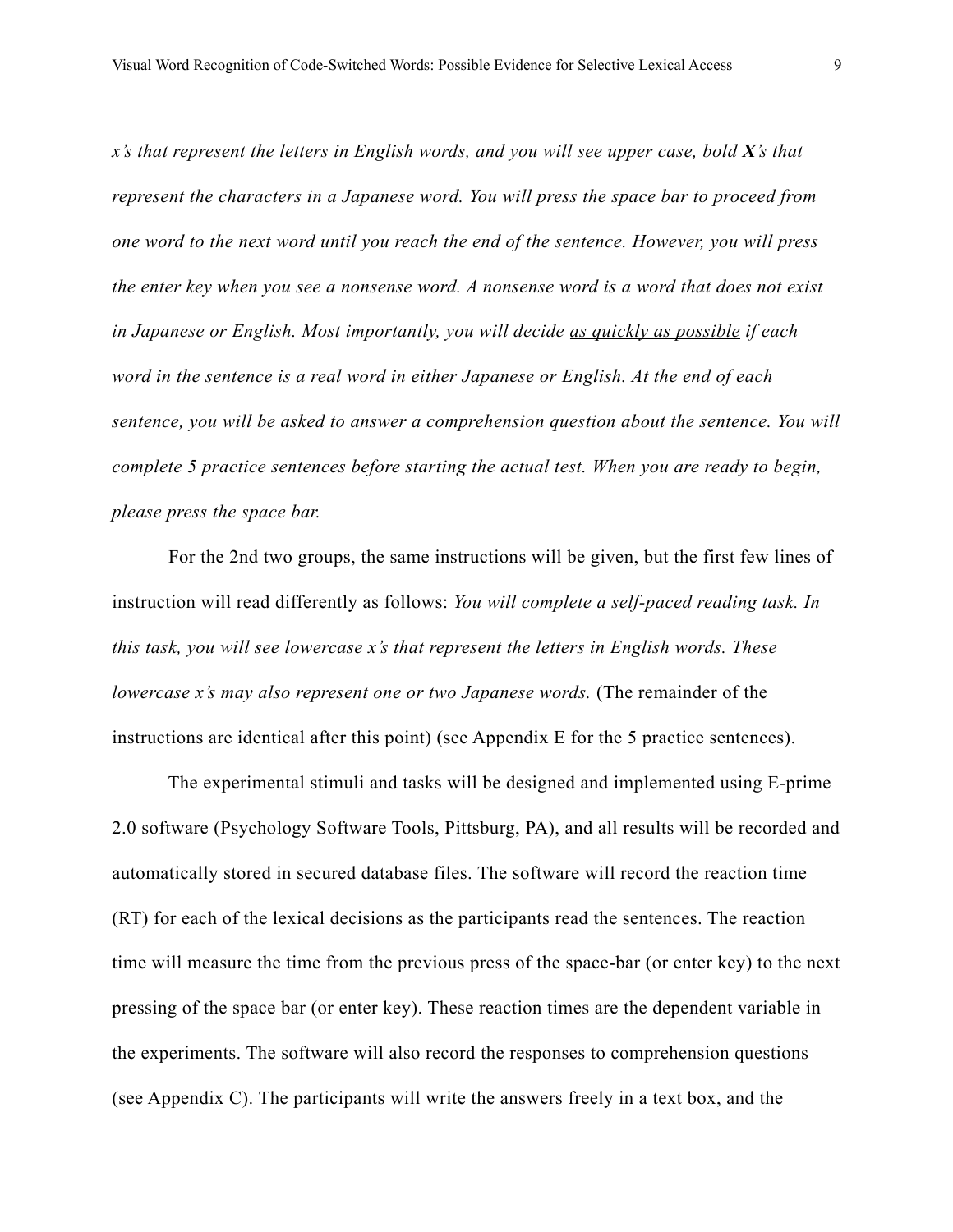answers will be graded manually. When a participant misses a comprehension question for a sentence, the data for the sentence will not be used for analysis.

 Participants in both groups will encounter nonsense words in half of their sentences, and these nonsense words will be selected from a list of nonsense words constructed by the English Lexicon Project software (Balota et al., 2007), with characteristics corresponding to the English cognates in the Japanese/English cognate pair sentences. The Japanese nonsense words will be katakana approximations of the English nonsense words in this list, will not form Japanese words, and will have forms that do not have orthographic neighbors among Japanese katakana words. Participants in all groups will encounter at least one nonsense word in half of their sentences, and these sentences will be separate from the Japanese/ English control sentences (See Appendix B for a complete list of the nonsense word sentences).

 Each participant in each group will see a random mixture of 12 sentences, with 6 sentences from among the nonsense word sentences and 6 sentences from among the Japanese/English cognate pair sentences. Each participant will see 3 sentences with the English cognate targets, 3 sentences with the Japanese cognate targets, 3 sentences with a Japanese nonsense katakana word, and 3 sentences with an English nonsense word. The four possible sentence types will be balanced among the 12 sentences.

 Reaction times for word recognition of Japanese cognates in the parafovial facilitation condition will be compared to reaction times for Japanese cognates in the condition without parafoveal facilitation. Reaction times for the English cognate counterparts will also be compared to these results.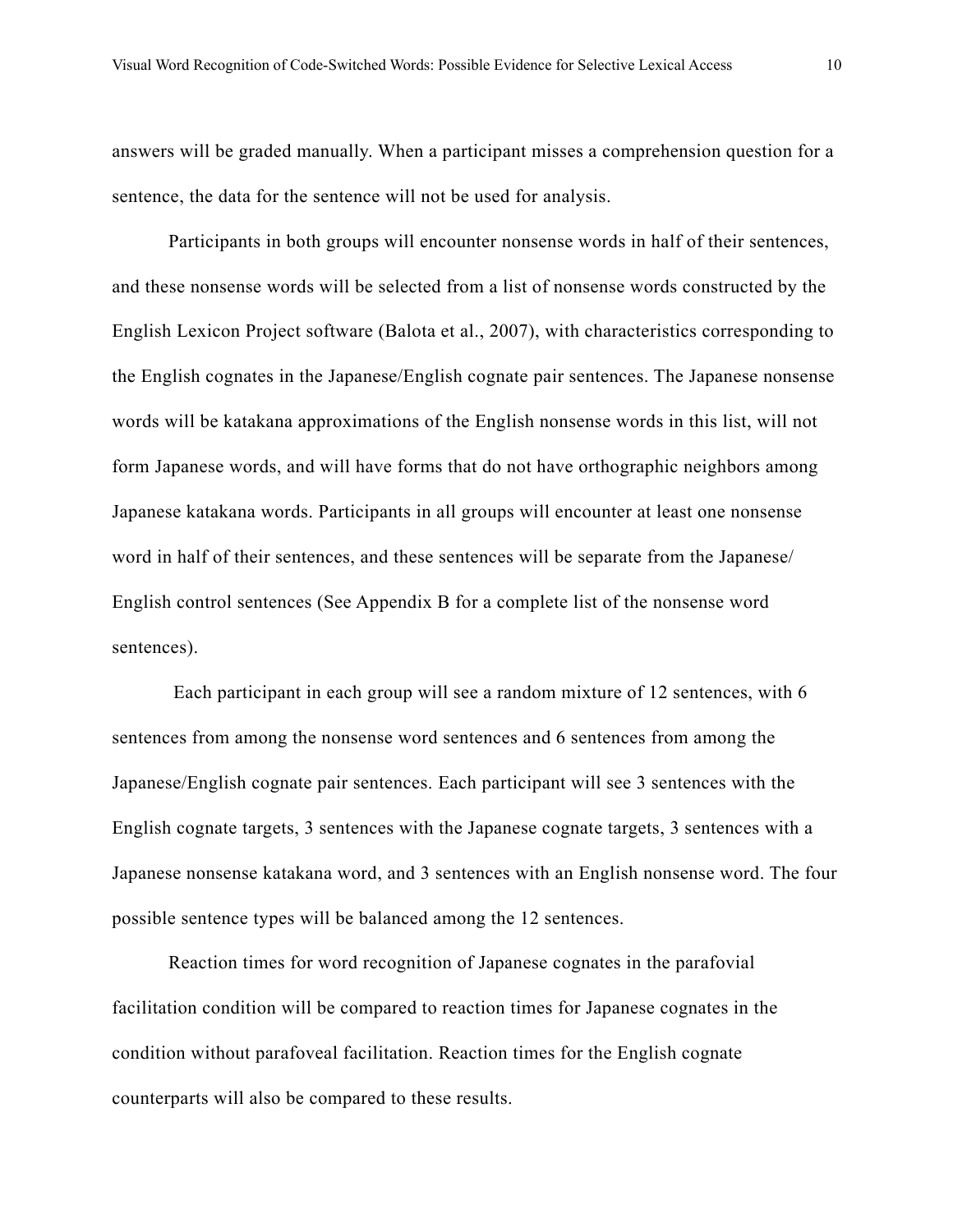Additional experiments will compare reaction times for recognizing Japanese/ English cognates in comparison to reaction times for recognizing katakana loan words that do not come from English, such as コンクール(*konkulu*; contest), ブランコ(*buranko,* slide), シャボン玉(*shabondama,* bubble), アンケート(*anketto,* survey), オルゴール(*orugolu,*  music box), ピエロ(*piero,* clown), ランドセル(*randoselu,* satchel), ホチキス (*hochikisu*, stapler), or ズボン(*zubon,* pants) (see the bottom of Appendix A). Do Japanese/English bilinguals recognize these katakana words less quickly than katakana words that are

cognates in English, when they appear in the same place in identical sentences, and when

they can see that a code-switched word is coming?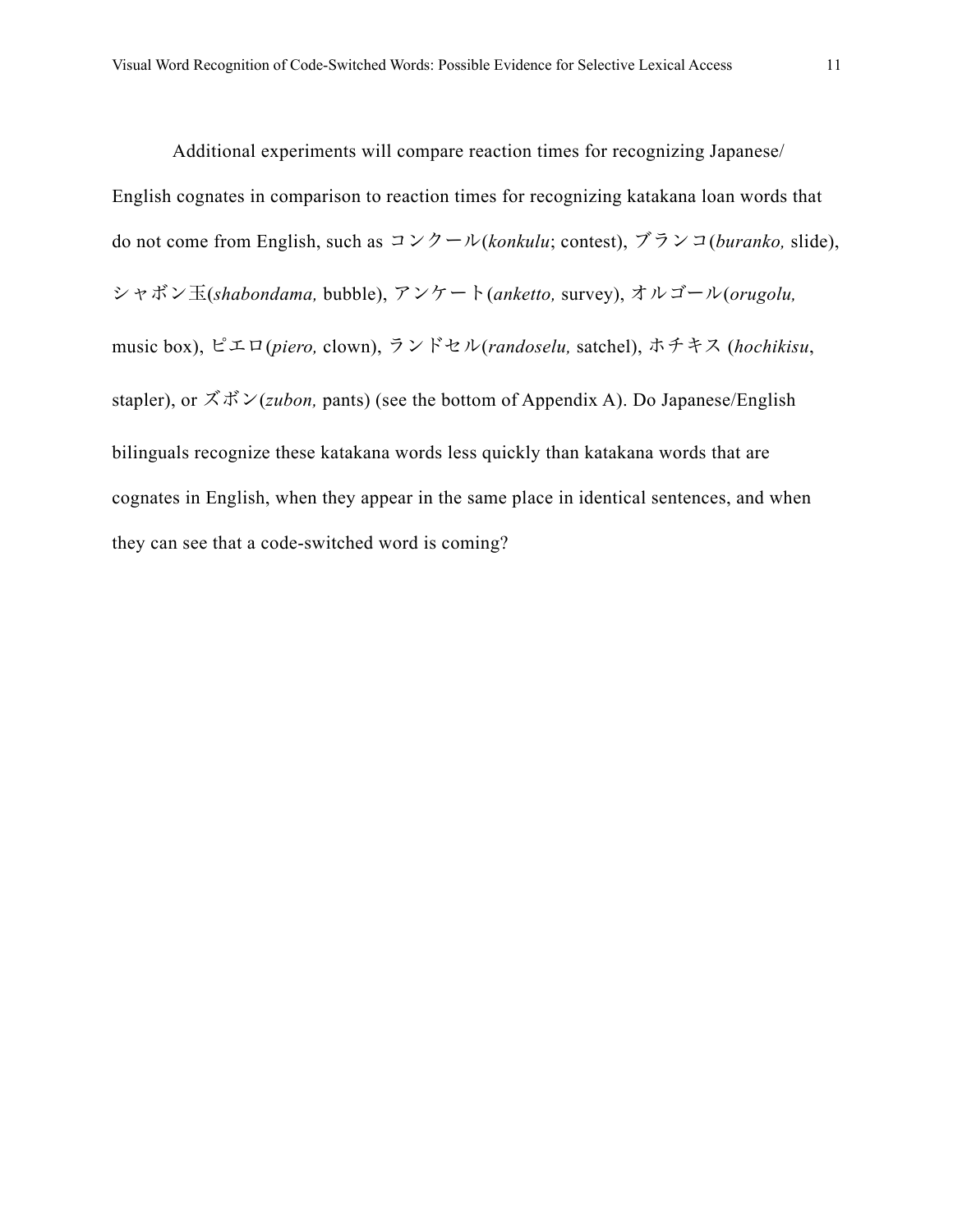#### **References**

- Ashby, J., & Rayner, K. (2004). Representing syllable information during silent reading: Evidence from eye movements. *Language and Cognitive Processes*, *19*(3), 391-426.
- Balota, D.A., Yap, M.J., Cortese, M.J., Hutchison, K.A., Kessler, B., Loftis, B., Neely, J.H., Nelson, D.L., Simpson, G.B., & Treiman, R. (2007). The English Lexicon Project. Behavior Research Methods, 39, 445-459.
- Bialystok, E., Craik, F. I., Klein, R., & Viswanathan, M. (2004). Bilingualism, aging, and cognitive control: evidence from the Simon task. *Psychology and aging*, *19*(2), 290.
- Dijkstra, T. (2005). Bilingual visual word recognition and lexical access. *Handbook of bilingualism psycholinguistic approaches*, *54*, 179-201.
- Dijkstra, A. F. J., & Heuven, W. V. (2002). The architecture of the bilingual word recognition system: From identification to decision.
- Gullifer, J. W., Kroll, J. F., & Dussias, P. E. (2013). When language switching has no apparent cost: lexical access in sentence context. *Frontiers in psychology*, *4*.
- Hoshino, N., & Kroll, J. F. (2008). Cognate effects in picture naming: Does cross-language activation survive a change of script?. *Cognition*, *106*(1), 501-511.
- Kim, J., & Davis, C. (2003). Task effects in masked cross-script translation and phonological priming. *Journal of Memory and Language*, *49*(4), 484-499.
- Prior, A., & MacWhinney, B. (2010). A bilingual advantage in task switching. *Bilingualism: Language and Cognition*, *13*(02), 253-262.
- Schneider, W., Eschman, A., & Zuccolotto, A. (2002). E-Prime User's Guide. Pittsburgh: Psychology Software Tools, Inc.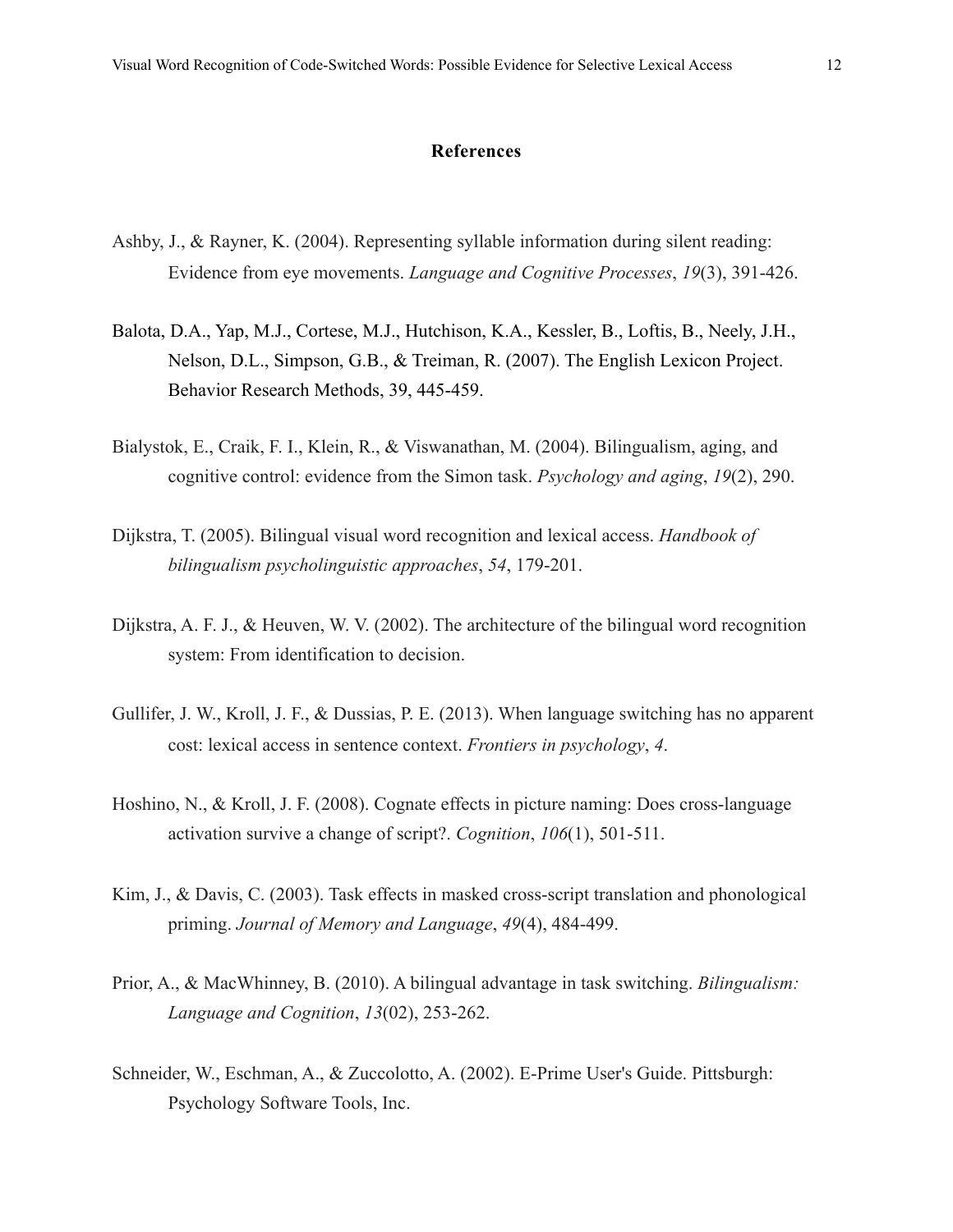- Schotter, E. R., Angele, B., & Rayner, K. (2012). Parafoveal processing in reading. *Attention, Perception, & Psychophysics*, *74*(1), 5-35.
- Schwartz, A. I., & Kroll, J. F. (2006). Bilingual lexical activation in sentence context. *Journal of Memory and Language*, *55*(2), 197-212.
- Schwartz, A. I., & Van Hell, J. G. (2012). Bilingual visual word recognition in sentence context. *Visual Word Recognition Volume 2: Meaning and Context, Individuals and Development*, *2*, 131.
- Simon, J. R., & Rudell, A. P. (1967). Auditory SR compatibility: the effect of an irrelevant cue on information processing. *Journal of Applied Psychology*, *51*(3), 300.
- Thomas, M. S., & Allport, A. (2000). Language switching costs in bilingual visual word recognition. *Journal of Memory and Language*, *43*(1), 44-66.
- Turner, M. L., & Engle, R. W. (1989). Is working memory capacity task dependent?. *Journal of Memory and Language*, *28*(2), 127-154.
- Yan, M., Richter, E. M., Shu, H., & Kliegl, R. (2009). Readers of Chinese extract semantic information from parafoveal words. *Psychonomic Bulletin & Review*, *16*(3), 561-566.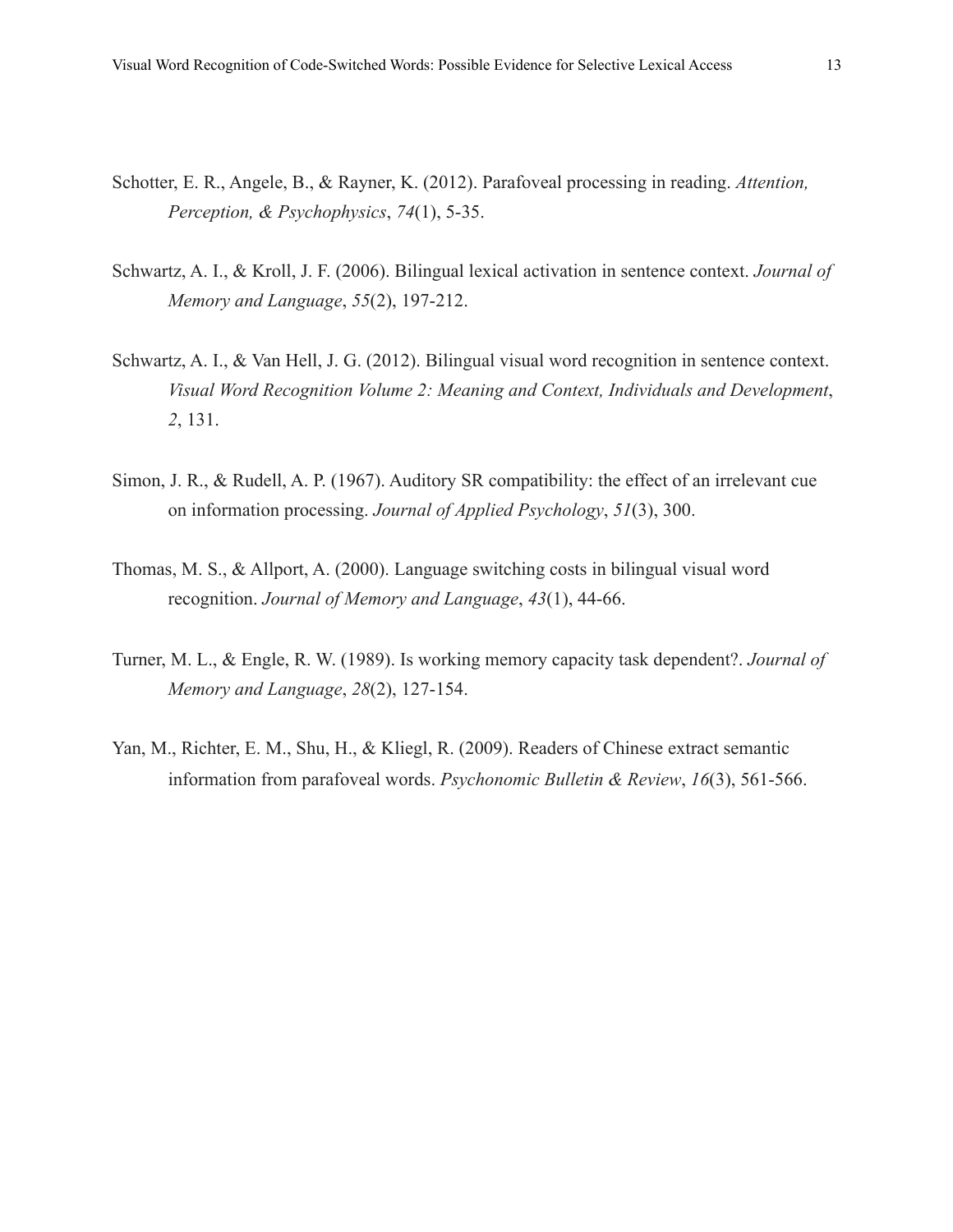# **Appendix A**

| List of Japanese/English cognate pairs in identical sentences                                                                                                               |  |  |
|-----------------------------------------------------------------------------------------------------------------------------------------------------------------------------|--|--|
| When the man entered the room, he saw a $\ddot{\mathcal{R}} \mathcal{Y} \mathcal{Y} \mathcal{Y} \mathcal{Y}$ and several books on the desk.                                 |  |  |
| When the man entered the room, he saw a <b>necklace</b> and several books on the desk.                                                                                      |  |  |
| My grandfather's old $\forall \vec{y}$ was still able to take good photos, even though it had a bad $U \vee \vec{x}$ .                                                      |  |  |
| My grandfather's old camera was still able to take good photos, even though it had a bad $U \times \overrightarrow{X}$ .                                                    |  |  |
| The old woman told the couple to look in the $\overrightarrow{V} \times \overrightarrow{v}$ area to find the lost dog.                                                      |  |  |
| The old woman told the couple to look in the <b>tunnel</b> area to find the lost dog.                                                                                       |  |  |
| I had difficulty getting a $\hat{\tau}$ $\hat{\tau}$ $\hat{\nu}$ $\hat{\tau}$ for the concert, but my $\hat{\pi}$ $\hat{\pi}$ bought one for me.                            |  |  |
| I had difficulty getting a <b>ticket</b> for the concert, but my $\overline{\mathcal{R}}$ is bought one for me.                                                             |  |  |
| On Saturday, I needed to buy $\overrightarrow{y} \vee \overrightarrow{y} \vee \overrightarrow{z}$ for the new generator.                                                    |  |  |
| On Saturday, I needed to buy gasoline for the new generator.                                                                                                                |  |  |
| For Christmas, I gave my uncle some $\forall \forall \forall \forall$ and a bag of dried fruit.                                                                             |  |  |
| For Christmas, I gave my uncle some pajamas and a bag of dried fruit.                                                                                                       |  |  |
| Mark found the $\overrightarrow{7}\overrightarrow{7}$ $\overrightarrow{9}$ and the $\overrightarrow{1}$ $\overrightarrow{1}$ in the corner of his office, behind the boxes. |  |  |
| Mark found the <b>racket</b> and the $\vec{x} - \nu$ in the corner of his office, behind the boxes.                                                                         |  |  |
| At the end of the $\mathfrak{m}$ the main character holds the $\mathcal{N} \mathcal{A} \mathcal{A} \mathcal{V}$ above her head.                                             |  |  |
| At the end of the 映画, the main character holds the violin above her head.                                                                                                   |  |  |
| The family went to the $\Delta \overline{B}$ to watch the $\nabla \overline{D}$ $\nabla$ and enjoy the good weather.                                                        |  |  |
| The family went to the $\triangle \boxtimes$ to watch the <b>marathon</b> and enjoy the good weather.                                                                       |  |  |
| If the girl likes the $\nu \lambda \overrightarrow{b} \nu$ , her boyfriend should have the $\lambda - \overrightarrow{r} \lambda$ – there.                                  |  |  |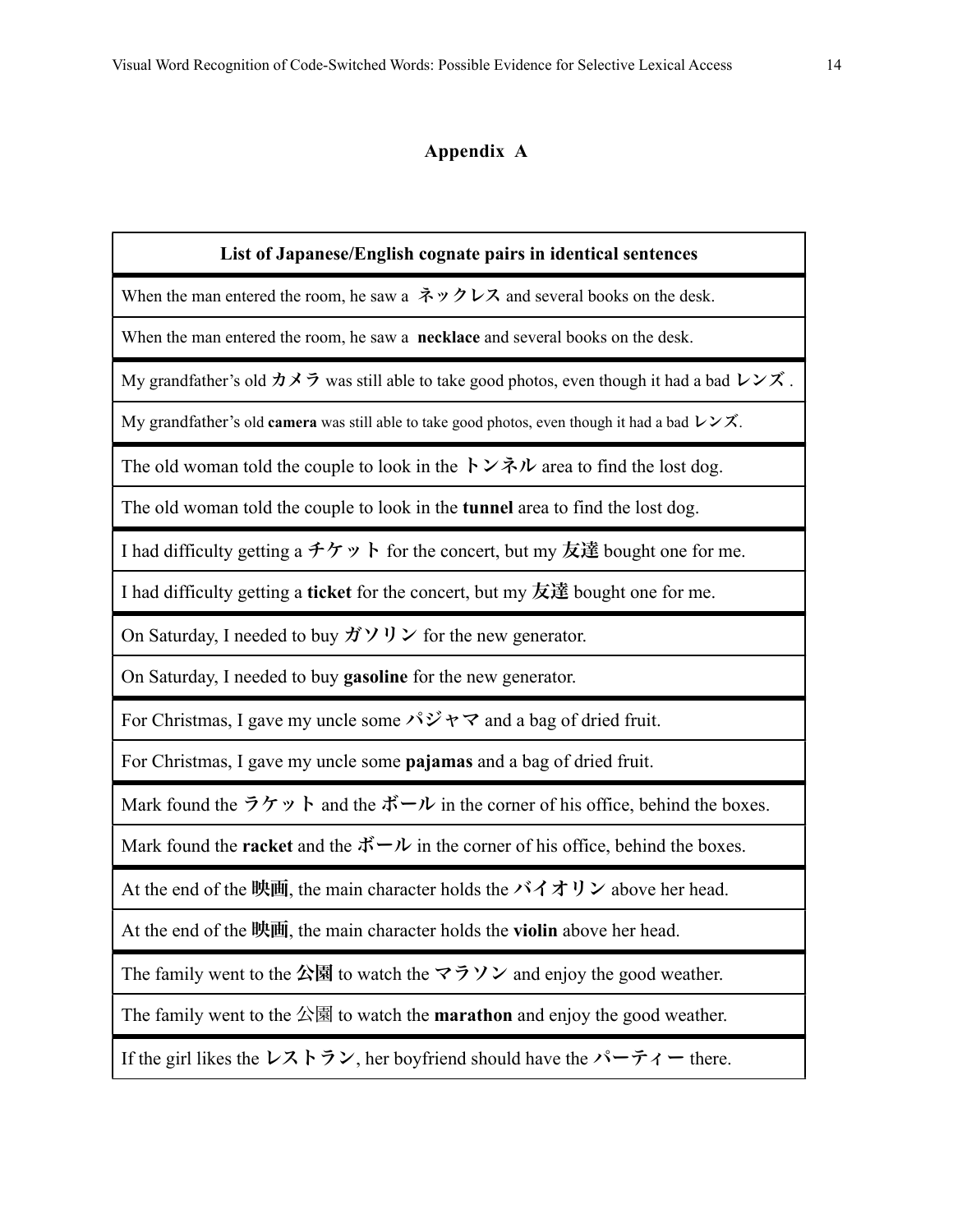If the girl likes the **restaurant**, her boyfriend should have the  $\lambda^2 - \overrightarrow{\tau}$  + there.

After dinner, the woman asked for  $\vec{\tau} \wedge \vec{v} \times \vec{\tau}$  and some medicine.

After dinner, the woman asked for **tissue** and some medicine.

In the upstairs bedroom, there are many old  $\mathcal{V} \mathcal{W} \rightarrow \mathcal{L}$  that you can take home.

In the upstairs bedroom, there are many old **album** that you can take home.

Everyone will need to bring  $\triangleright \uparrow \nearrow \uparrow$  and other toiletries when we stay in Europe.

Everyone will need to bring **shampoo** and other toiletries when we stay in Europe.

As a result of the fire, most of the  $\pi \sim \sqrt{2}$  h and curtains were burned.

As a result of the fire, most of the carpet and curtains were burned.

The boy didn't see the  $\Diamond \Diamond \Diamond \neg$  as he ran into the road.

The boy didn't see the **taxi** as he ran into the road.

There are three ポケット on the girl's new bluejeans, and two on her **T** シャツ.

There are three pockets on the girl's new bluejeans, and two on her  $T \triangleright \neg \triangleright \neg \triangleright$ .

## **Example sentences with Japanese cognates that are not cognates in English**

There are three シャボン玉 on the girl's new bluejeans, and two on her  $T \triangleright \neg \triangleright \neg \triangleright$ .

In the upstairs bedroom, there are many old  $\forall \forall \vec{\theta} \neg \vec{\theta}$  that you can take home.

The boy didn't see the  $\mathcal{L} \perp \mathcal{L}$  as he ran into the road.

Mark found the アンケート and the ボール in the corner of his office, behind the boxes.

As a result of the fire, most of the ランドセル and curtains were burned.

The family went to the 公園 to watch the コンクール and enjoy the good weather.

When the man entered the room, he saw a  $###Z$  and several books on the desk.

The old woman told the couple to look in the  $\vec{y} \cdot \vec{y}$  area to find the lost dog.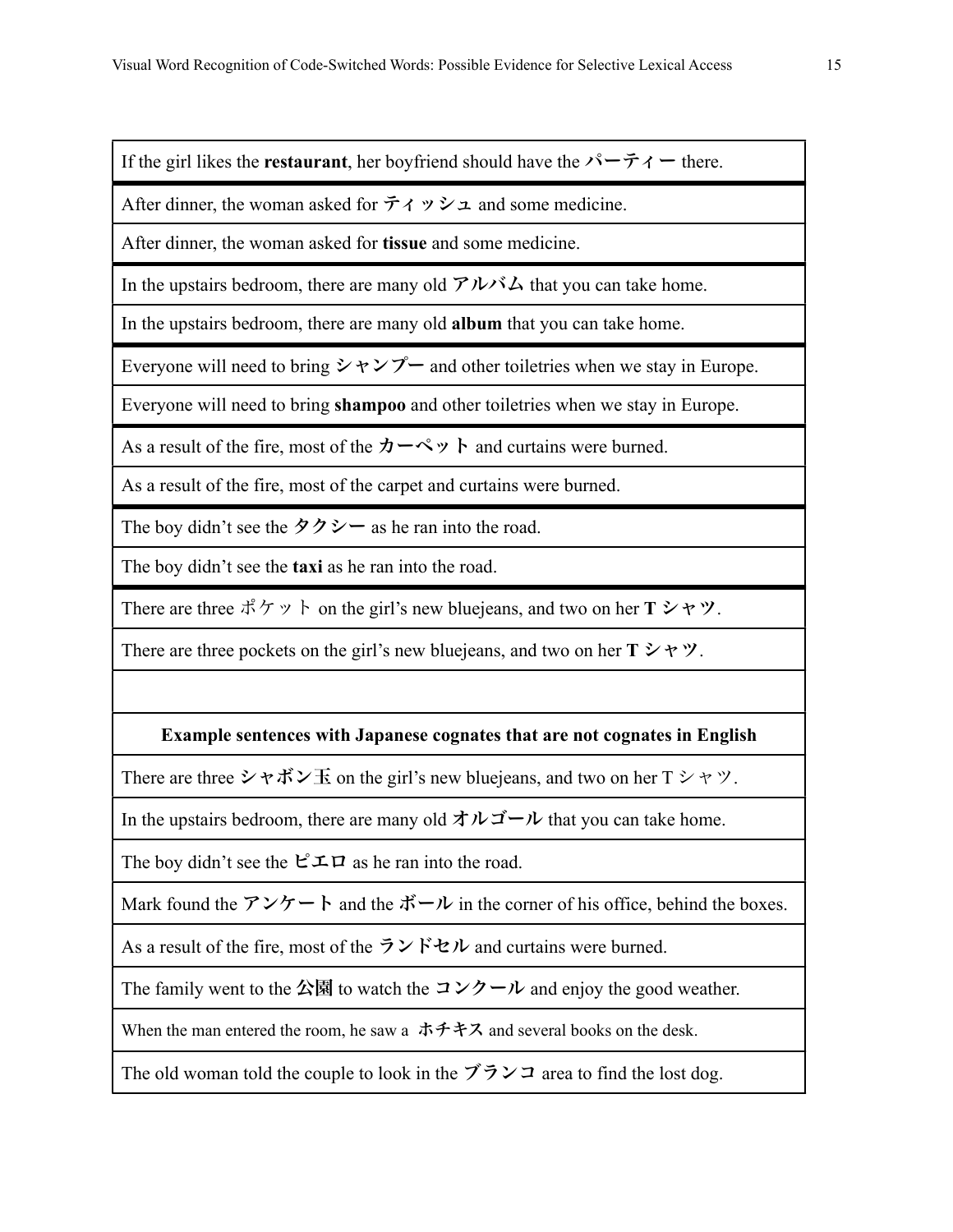### **Appendix B**

**List of sentences with nonsense words in Japanese katakana and English.** 

The dog was drinking water behind the slandma and the cat was running away.

After the party, two グラリアス and a picture of the Eiffel tower were found.

During the big storm, a lonbust fell from a high building and landed on a car.

If the mayor decides to make  $\check{\check{\;}'}\check{\check{\;}}\check{\check{\;}}\check{\check{\;}}\check{\;}$  he will not be reelected.

The tall woman saw a slooper on her chair and yelled for a policeman.

The fog was heavy in the morning, and I couldn't see the  $\lambda \geq \lambda$   $\forall$   $\forall$  across the river.

When my friend gave me drudents, I said thank you, but secretly, I didn't want them.

When my dad went down to the basement, he found  $\Diamond \nu \Diamond \lor \Diamond \lor \Diamond$  and some pipes.

While traveling in Europe, I lost my glandard and needed to call for help.

Inside a large room, a  $7\bar{7}$   $\bar{7}$  and two paintings were gathering dust.

When the sun came out, the people went to the longlam to fix the problem.

After the dance, the janitor found  $\mathcal{R} \to \mathcal{P} \cup \mathcal{P}$  in the trash can in the corner.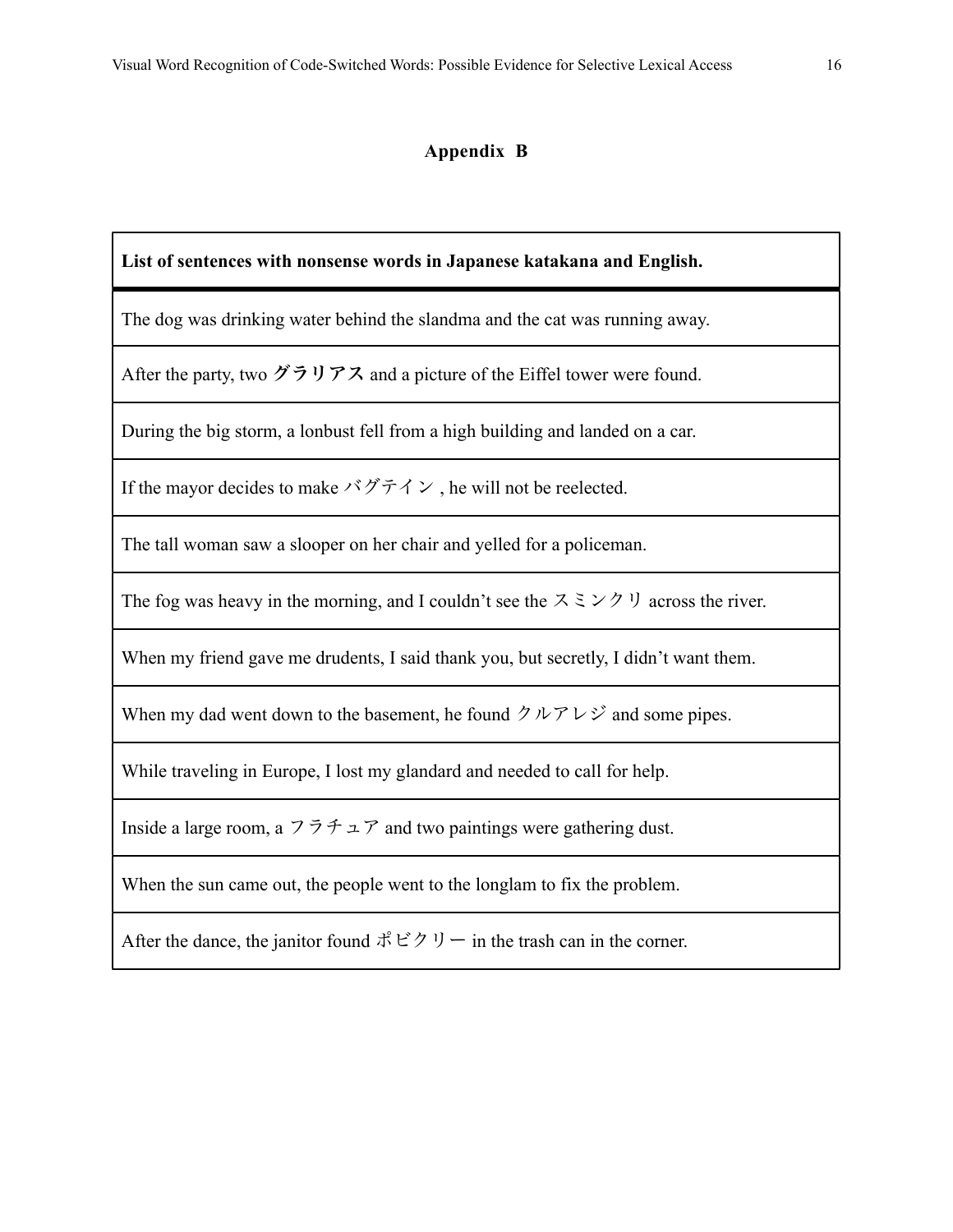## **Appendix C**

**Comprehension questions for the sentences with the Japanese/English cognate pairs.** What did the man find on the desk? Who was the previous owner of the camera? Who was old woman speaking with? Who bought a ticket for the person who wanted to go to the concert? When did the person need gasoline? What did the uncle get for Christmas? Where was the ball? During what part of the movie does the main character hold the violin above her head? Why did the family go to the park? Who might organize a party at a restaurant? What did the woman ask for? Where are the old albums? What kind of things are the people taking to Europe? What happened to the curtains? Where was the boy running?

How many pockets, in total, are on the girl's clothing?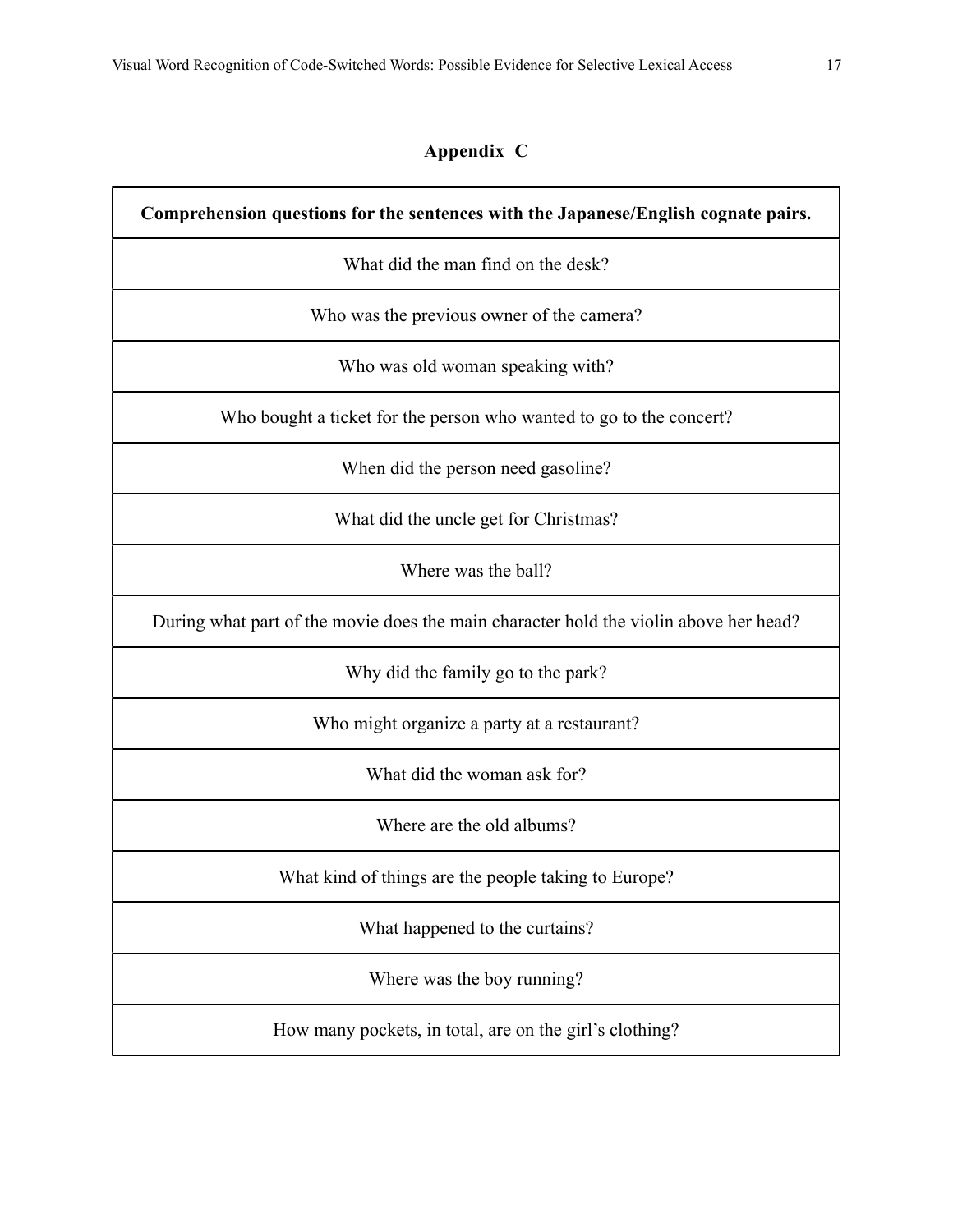# **Appendix D**

| <b>Language History Questionnaire</b>                                                                                                |                                                                                                                                 |  |  |
|--------------------------------------------------------------------------------------------------------------------------------------|---------------------------------------------------------------------------------------------------------------------------------|--|--|
| How old are you?                                                                                                                     |                                                                                                                                 |  |  |
| When did you begin to learn the<br>Japanese language?                                                                                |                                                                                                                                 |  |  |
| When did you begin to learn the<br>English language?                                                                                 |                                                                                                                                 |  |  |
| Have you used both Japanese and<br>English continuously since<br>childhood?                                                          |                                                                                                                                 |  |  |
| Do you have experience using both<br>Japanese and English in a<br>workplace environment or<br>academic environment? For how<br>long? |                                                                                                                                 |  |  |
| Where did you attend and graduate<br>high school?                                                                                    |                                                                                                                                 |  |  |
| Where did you attend and graduate<br>college?                                                                                        |                                                                                                                                 |  |  |
| At present, how would you rate<br>your English language abilities?                                                                   | $1 - 2 - 3 - 4 - 5 - 6 - 7$<br>$1 = I$ don't speak English well.<br>$7 = My$ English and Japanese abilities are about the same. |  |  |